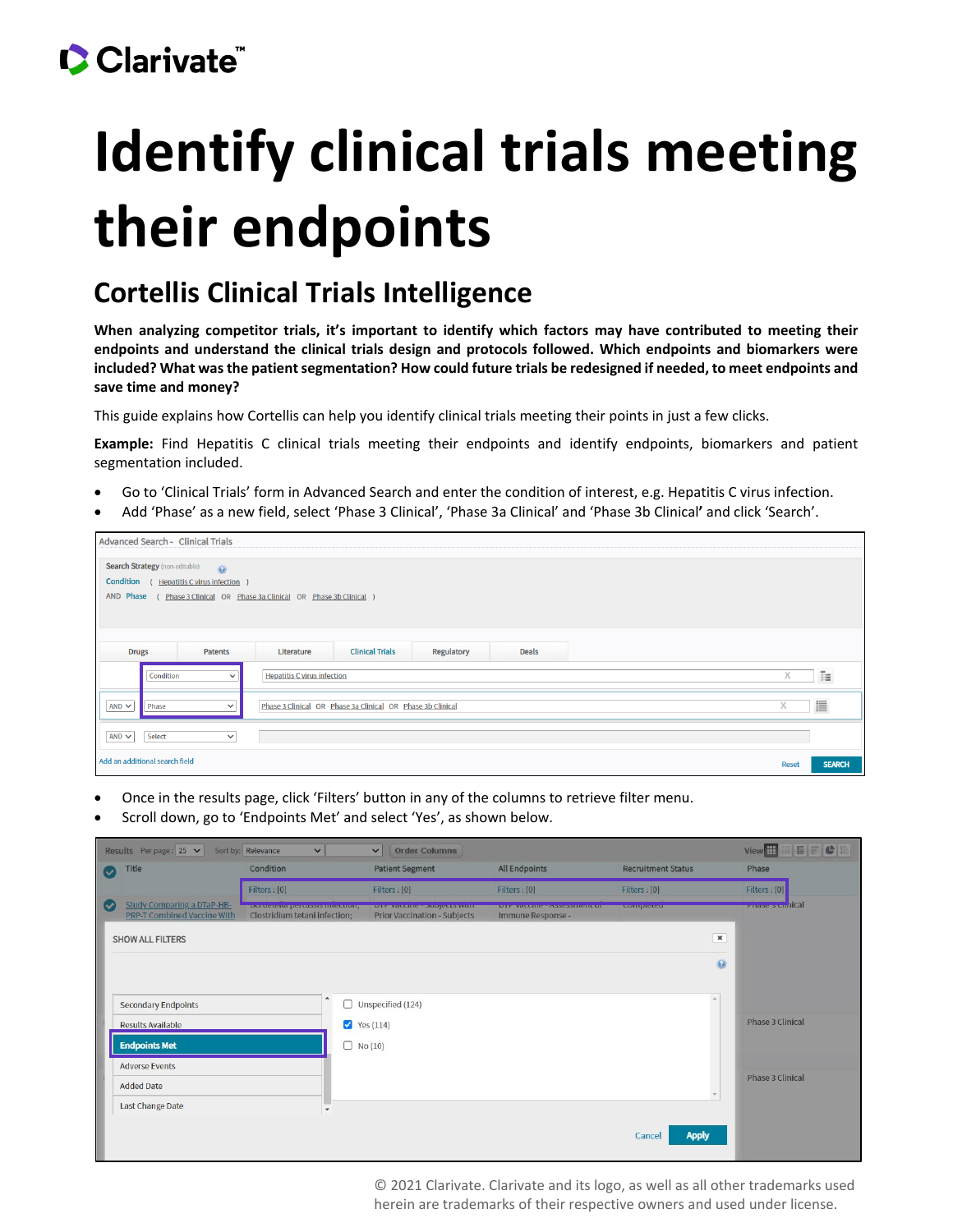## Clarivate

• The search results table displays phase 3 clinical trials studying Hepatitis C meeting their endpoints.

|              | 114 results found for ' Condition (Hepatitis C virus infection) AND Phase (Phase 3 Clinical or Phase 3a Clinical or Phase 3b Clinical) ' with filter(s)<br>First<br><b>Previous</b><br>$\mathbf{I}$<br>$\mathbf{3}$<br><b>Next</b><br>$\mathcal{D}$<br>$\overline{a}$<br>Last<br>applied: Yes |                                    |                                                                                                                                                                                                                                        |                                                                                                                                                                                                                                                                        |                           |                         |
|--------------|-----------------------------------------------------------------------------------------------------------------------------------------------------------------------------------------------------------------------------------------------------------------------------------------------|------------------------------------|----------------------------------------------------------------------------------------------------------------------------------------------------------------------------------------------------------------------------------------|------------------------------------------------------------------------------------------------------------------------------------------------------------------------------------------------------------------------------------------------------------------------|---------------------------|-------------------------|
|              | c<br>View <sup>H</sup><br>Sort by: Relevance<br>Results Perpage: $25 \times$<br><b>Order Columns</b><br>$\checkmark$<br>$\check{ }$                                                                                                                                                           |                                    |                                                                                                                                                                                                                                        |                                                                                                                                                                                                                                                                        |                           |                         |
| $\checkmark$ | Title                                                                                                                                                                                                                                                                                         | Condition                          | <b>Patient Segment</b>                                                                                                                                                                                                                 | <b>All Endpoints</b>                                                                                                                                                                                                                                                   | <b>Recruitment Status</b> | Phase                   |
|              |                                                                                                                                                                                                                                                                                               | Filters : [0]                      | Filters : [0]                                                                                                                                                                                                                          | Filters : [0]                                                                                                                                                                                                                                                          | Filters : [0]             | Filters : [0]           |
| (V           | An Efficacy, Pharmacokinetics,<br>Safety and Tolerability Study<br>of TMC-435 as Part of a<br><b>Treatment Regimen for</b><br><b>Hepatitis C Infected Patients</b>                                                                                                                            | <b>Hepatitis C virus infection</b> | Hepatitis C virus infection -<br>Subjects Infected with HCV<br>Genotype 1; Hepatitis C virus<br>infection - Subjects with<br><b>Chronic Hepatitis C Infection:</b><br>Hepatitis C virus infection -<br><b>Treatment Naive Subjects</b> | Hepatitis C virus infection -<br>Analysis of Hepatitis C Virus<br>Variants: Hepatitis C virus<br>infection - Assessment of<br>Fatigue - Assessment by<br><b>Fatigue Severity Scale (FSS):</b><br>Hepatitis C virus infection -<br><b>Assessment of Liver Functions</b> | Completed                 | <b>Phase 3 Clinical</b> |

- Visualize the top endpoints and get the big picture by changing the view to 'Rank by' (top right icon, as shown below).
- Select 'All Endpoints' under Y axis menu and click 'Go'.



Note: Y axis can also display biomarkers, patient segmentation and other fields.

• View underlying information on trials including a specific endpoint by clicking the relevant bar in the chart. For example, click 'Assessment of Sustained Virologic Response (SVR)' to identify patient stratification, biomarkers and additional endpoints included in hepatitis C trials.

|                                                                                                                              | 111 results found for ' Condition (Hepatitis C virus infection) AND Phase (Phase 3 Clinical or Phase 3a Clinical or Phase 3b Clinical) ' with filter(s)<br>$1 \t2 \t3$<br>Previous<br>$\mathbf{A}$<br>$5-1$<br><b>Next</b><br>First<br>Last<br>applied: Hepatitis C virus infection - Assessment of Sustained Virologic Response (SVR); Yes |                                                                    |                                                                                                                                                                                                                                                         |                                                                                                                                                                                                                                                                 |                           |                   |
|------------------------------------------------------------------------------------------------------------------------------|---------------------------------------------------------------------------------------------------------------------------------------------------------------------------------------------------------------------------------------------------------------------------------------------------------------------------------------------|--------------------------------------------------------------------|---------------------------------------------------------------------------------------------------------------------------------------------------------------------------------------------------------------------------------------------------------|-----------------------------------------------------------------------------------------------------------------------------------------------------------------------------------------------------------------------------------------------------------------|---------------------------|-------------------|
| <b>View</b><br>Sort by: End Date<br><b>Order Columns</b><br>Results Perpage: 25 $\vee$<br>Most Recent $\vee$<br>$\checkmark$ |                                                                                                                                                                                                                                                                                                                                             |                                                                    |                                                                                                                                                                                                                                                         |                                                                                                                                                                                                                                                                 | HFCB                      |                   |
| $\checkmark$                                                                                                                 | <b>Title</b>                                                                                                                                                                                                                                                                                                                                | Condition                                                          | <b>Patient Segment</b>                                                                                                                                                                                                                                  | <b>All Endpoints</b>                                                                                                                                                                                                                                            | <b>Recruitment Status</b> | Phase             |
|                                                                                                                              |                                                                                                                                                                                                                                                                                                                                             | Filters: [0]                                                       | Filters: [0]                                                                                                                                                                                                                                            | Filters : [1]<br>Clear                                                                                                                                                                                                                                          | Filters : [0]             | Filters: [0]      |
| (V                                                                                                                           | <b>EXPEDITION-8: A Study of</b><br>Glecaprevir (GLE)/Pibrentasvir<br>(PIB) in Treatment-Naive<br><b>Adults With Chronic Hepatitis</b><br>C Virus (HCV) Genotype 1 to 6<br><b>Infection and Compensated</b><br><b>Cirrhosis</b>                                                                                                              | Compensated liver cirrhosis:<br><b>Hepatitis C virus infection</b> | Hepatitis C virus infection -<br>Subjects Infected with HCV<br>Genotype 1; Hepatitis C virus<br>infection - Subjects Infected<br>with HCV Genotype 2/3;<br>Hepatitis C virus infection -<br>Subjects Infected with HCV<br>Genotype 4; Hepatitis C virus | Hepatitis C virus infection -<br>Assessment of Safety and<br><b>Tolerability: Hepatitis C virus</b><br>infection - Assessment of<br><b>Sustained Virologic Response</b><br>(SVR): Hepatitis C virus<br>infection - Assessment of Viral<br>Breakthrough/Relapse; | Completed                 | Phase 3b Clinical |

• Find out more details by clicking the trial's title to navigate to clinical trial report and read about trials arms, results, patient segmentation, biomarkers as well as specific primary and secondary endpoints.